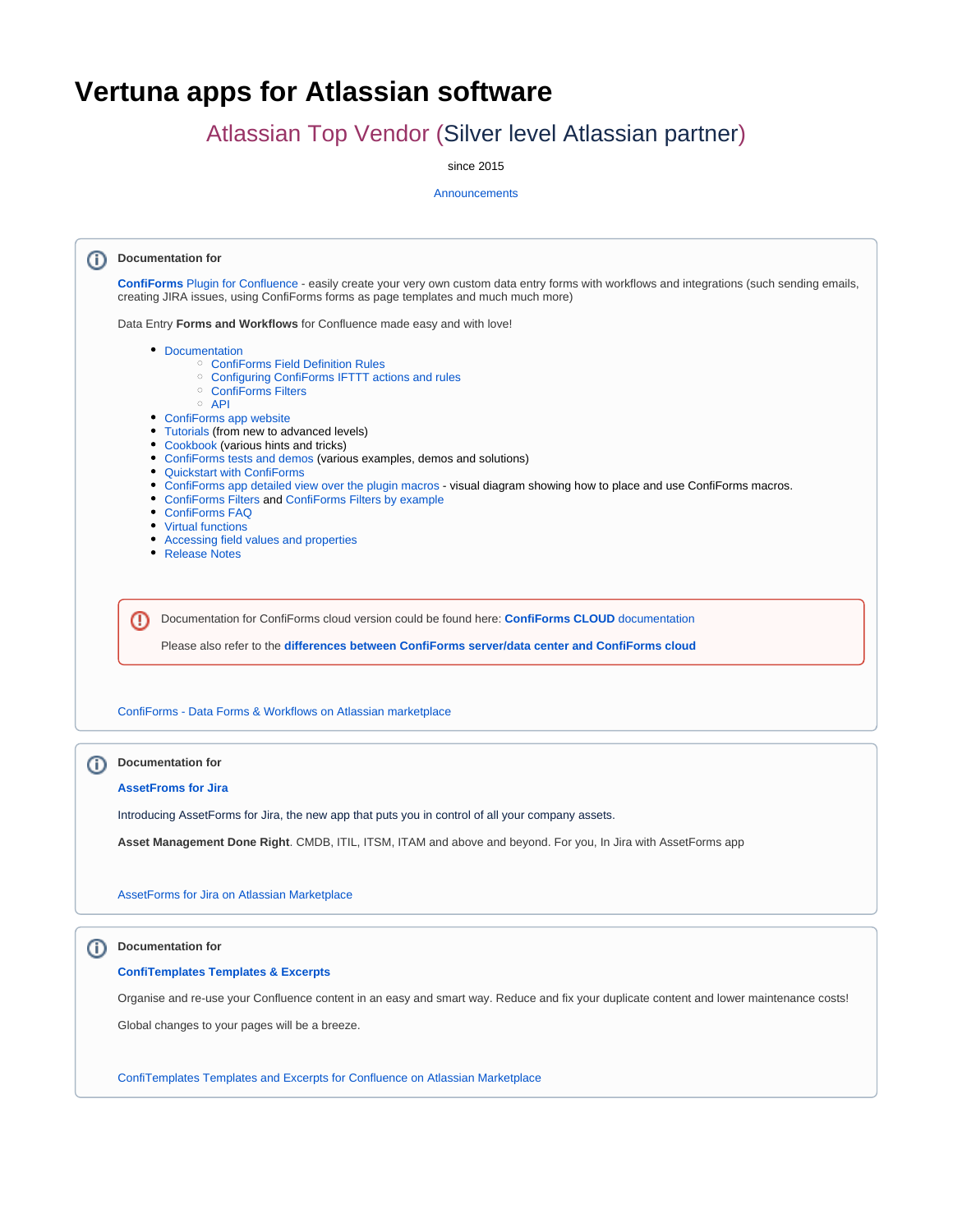



## Available on the **Marketplace**

Useful user macros we use everyday and happy to share with you

[User macro goodies](https://wiki.vertuna.com/display/VERTUNA/User+macro+goodies)

Contact us to get support on Vertuna LLC add-ons